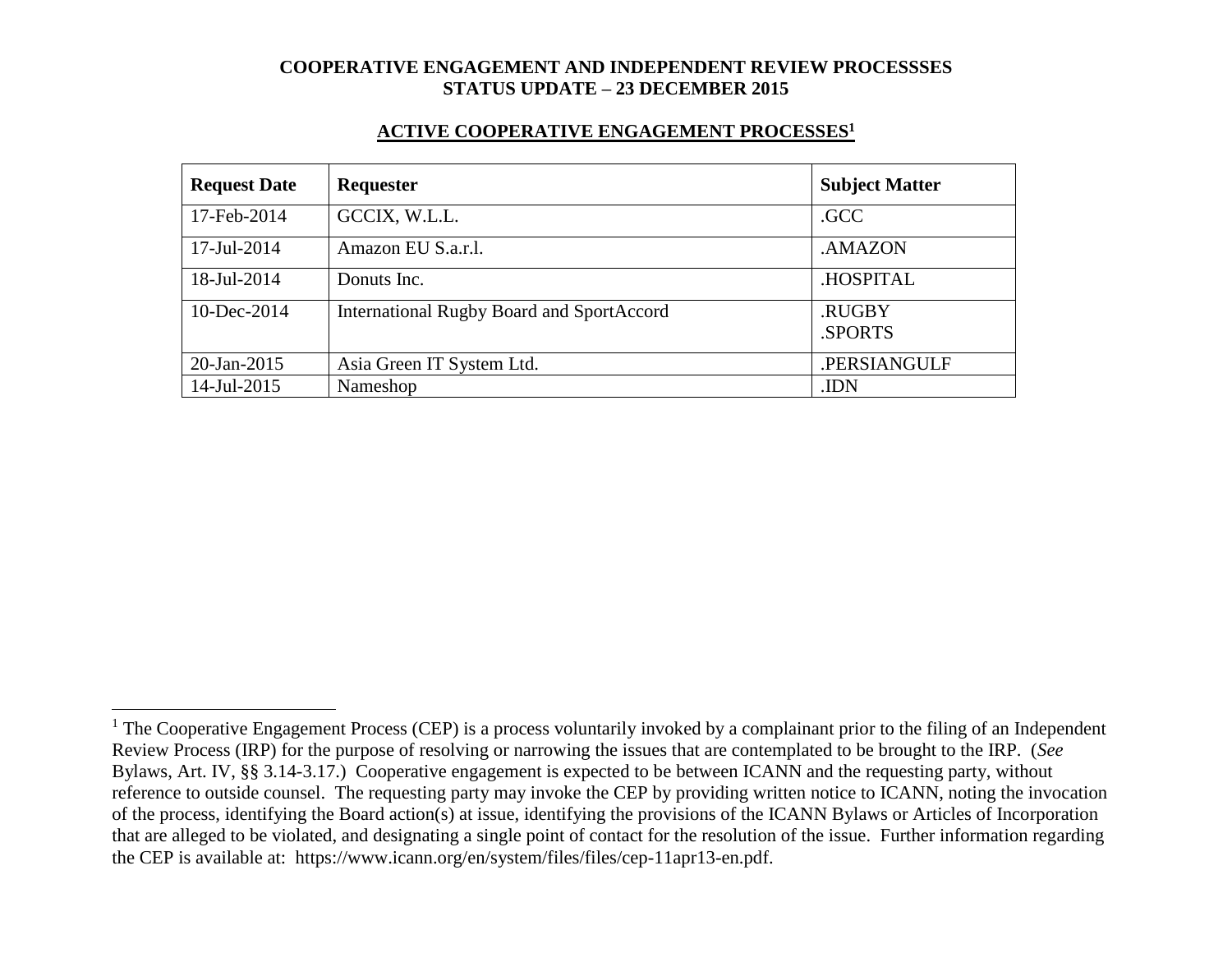## **RECENTLY CLOSED COOPERATIVE ENGAGEMENT PROCESSES**

| <b>Request Date</b> | <b>Requester</b>                                           |      | Subject Matter   IRP Filing Deadline <sup>2</sup> |
|---------------------|------------------------------------------------------------|------|---------------------------------------------------|
| 13-Mar-2015         | Top Level Design LLC, United TLD Holdco Ltd. t/a Rightside | .GAY | 28-Nov-2015                                       |
|                     | Registry, Minds + Machines Group Limited                   |      |                                                   |
| $22-Oct-2015$       | $dot$ gay LLC – withdrawn                                  | .GAY | N/A                                               |

l

<sup>&</sup>lt;sup>2</sup> The CEP process provides that "[i]f ICANN and the requester have not agreed to a resolution of the issues upon the conclusion of the cooperative engagement process, or if issues remain for a request for independent review, the requestor's time to file a request for independent review designated in the Bylaws shall be extended for each day of the cooperative engagement process, but in no event, absent mutual written agreement by the parties, shall the extension be for more than fourteen (14) days." (https://www.icann.org/en/system/files/files/cep-11apr13-en.pdf)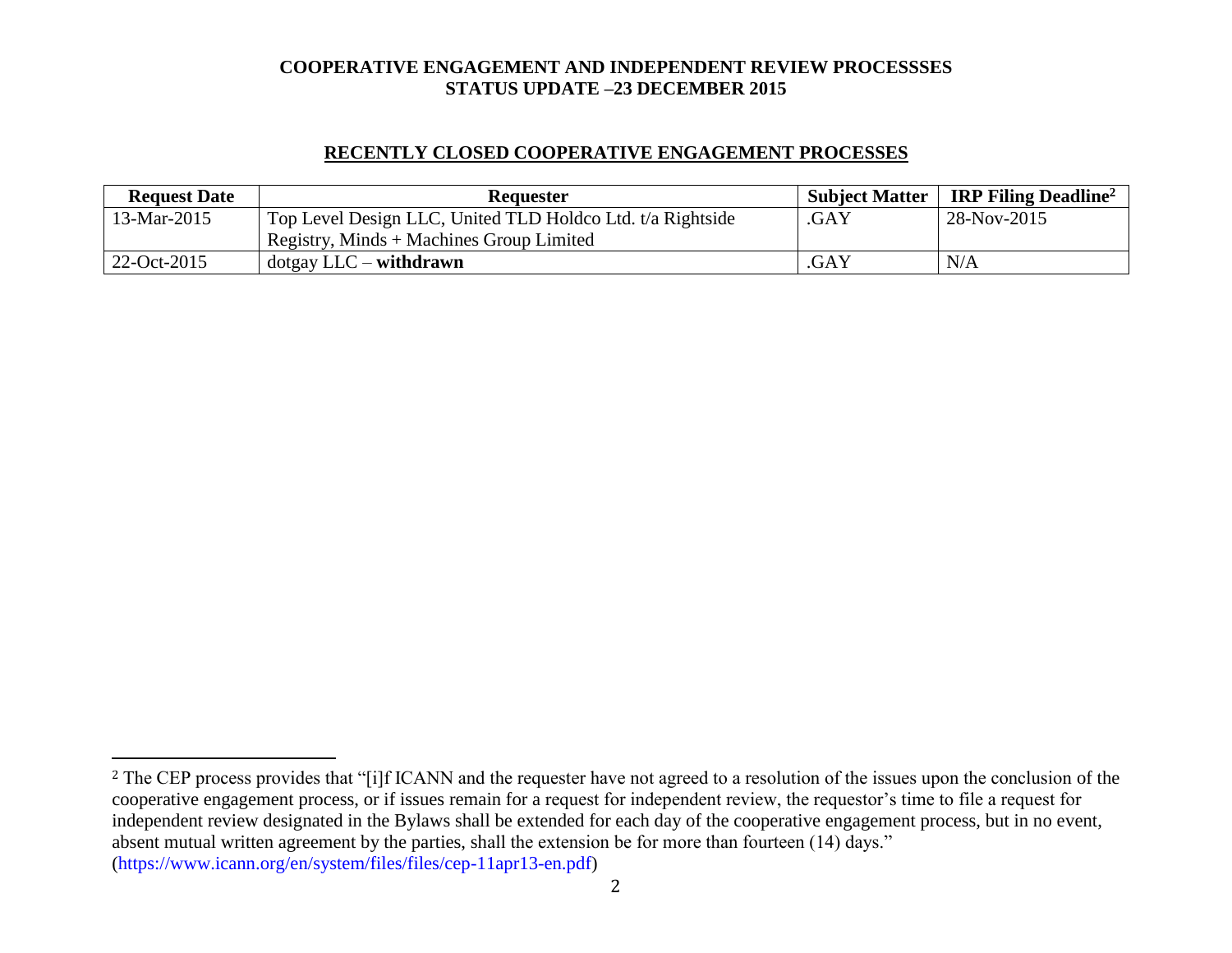### **ACTIVE INDEPENDENT REVIEW PROCESSES<sup>3</sup>**

| <b>Date</b><br><b>ICANN</b><br><b>Received</b><br>Notice of<br><b>IRP</b> | Date IRP<br><b>Commenced</b><br>by ICDR | Requester                                                                                                | <b>Subject Matter</b>   | <b>Status</b>                                                                                                                                                                                                                              |
|---------------------------------------------------------------------------|-----------------------------------------|----------------------------------------------------------------------------------------------------------|-------------------------|--------------------------------------------------------------------------------------------------------------------------------------------------------------------------------------------------------------------------------------------|
| 21-Sept-2014                                                              | 22-Sept-2014                            | Dot Registry, LLC<br>https://www.icann.org/resources/pa<br>ges/dot-registry-v-icann-2014-09-<br>$25$ -en | .INC<br>.LLC<br>.LLP    | Panel Selection: Full Panel confirmed on 5<br>February 2015.<br>Materials: Written submissions, Declaration(s), and<br>Scheduling Orders are posted here.<br>Hearing(s): Hearing is scheduled for 1 February<br>2016.                      |
| 8-Oct-2014                                                                | 13-Oct-2014                             | Donuts Inc.<br>https://www.icann.org/resources/pa<br>ges/donuts-v-icann-2014-10-13-en                    | <b>RUGBY</b><br>.SPORTS | Panel Selection: Full Panel confirmed on 7 April<br>2015.<br>Materials: Written submissions, Declaration(s), and<br>Scheduling Orders are posted here.<br>Hearing(s): Hearing took place on 8 October 2015;<br>awaiting Final Declaration. |

 $\overline{a}$ 

<sup>&</sup>lt;sup>3</sup> The Independent Review Process (IRP) is a process by which any person materially affected by a decision or action by the Board that he or she asserts is inconsistent with the Articles of Incorporation or Bylaws may submit a request for independent review of that decision or action. (*See* Bylaws, Art. IV, § 3.) In order to be materially affected, the person must suffer injury or harm that is directly and causally connected to the Board's alleged violation of the Bylaws or the Articles of Incorporation, and not as a result of third parties acting in line with the Board's action. Further information regarding the IRP is available at: https://www.icann.org/resources/pages/mechanisms-2014-03-20-en.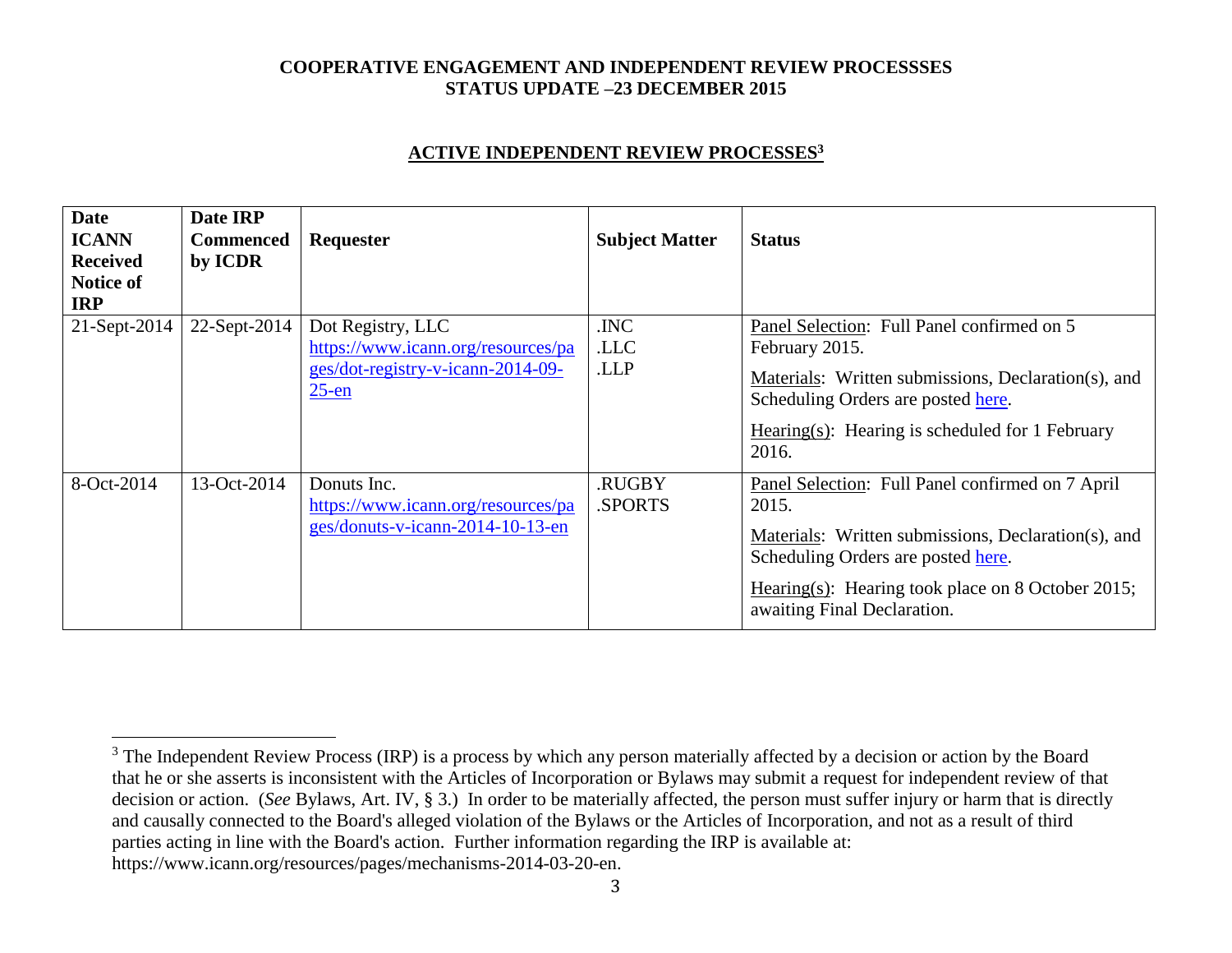| <b>Date</b><br><b>ICANN</b><br><b>Received</b><br><b>Notice of</b><br><b>IRP</b><br>5-Dec-2014 | Date IRP<br><b>Commenced</b><br>by ICDR<br>8-Dec-2014 | Requester<br><b>Gulf Cooperation Council</b>                                                                                                                                                                                                                                                                        | <b>Subject Matter</b><br>.PERSIANGULF            | <b>Status</b><br>Panel Selection: Full panel confirmed on 2                                                                                                                                                                                                                             |
|------------------------------------------------------------------------------------------------|-------------------------------------------------------|---------------------------------------------------------------------------------------------------------------------------------------------------------------------------------------------------------------------------------------------------------------------------------------------------------------------|--------------------------------------------------|-----------------------------------------------------------------------------------------------------------------------------------------------------------------------------------------------------------------------------------------------------------------------------------------|
|                                                                                                |                                                       | https://www.icann.org/resources/pa<br>$ges/gcc-v-icann-2014-12-06-en$                                                                                                                                                                                                                                               |                                                  | December 2015.<br>Materials: Written submissions, Declaration(s), and<br>Scheduling Orders are posted here.<br>$Hearing(s): No hearings are currently scheduled.$                                                                                                                       |
| 10-Mar-2015<br>(.HOTEL)<br>13-Mar-2015<br>(ECO)                                                | 12-Mar-2015                                           | Despegar Online SRL; Donuts, Inc.<br>Spring McCook, LLC; Famous<br>Four Media Limited-dot Hotel<br>Limited; Fegistry, LLC; and Radix<br>FZC (.HOTEL) and Little Birch,<br>LLC and Minds + Machines Group<br>Limited (.ECO)<br>https://www.icann.org/resources/pa<br>ges/various-v-icann-eco-hotel-<br>2015-09-02-en | .HOTEL, .ECO<br>[consolidated on<br>12 May 2015] | Panel Selection: Full Panel confirmed on 30 July<br>2015.<br>Materials: Written submissions, Declaration(s),<br>and Scheduling Orders are posted here.<br>Hearing(s): Awaiting Final Declaration.                                                                                       |
| 19-Mar-2015                                                                                    | 24-Mar-2015                                           | Dot Sport Limited<br>https://www.icann.org/resources/pa<br>ges/dot-sport-v-icann-2015-03-27-<br>en                                                                                                                                                                                                                  | .SPORT                                           | Panel Selection: Full Panel confirmed on 3<br>September 2015.<br>Materials: Written submissions, Declaration(s),<br>and Scheduling Orders are posted here.<br>Hearing(s): Administrative hearing took place on $28$<br>September 2015; Final hearing scheduled for 17<br>February 2016. |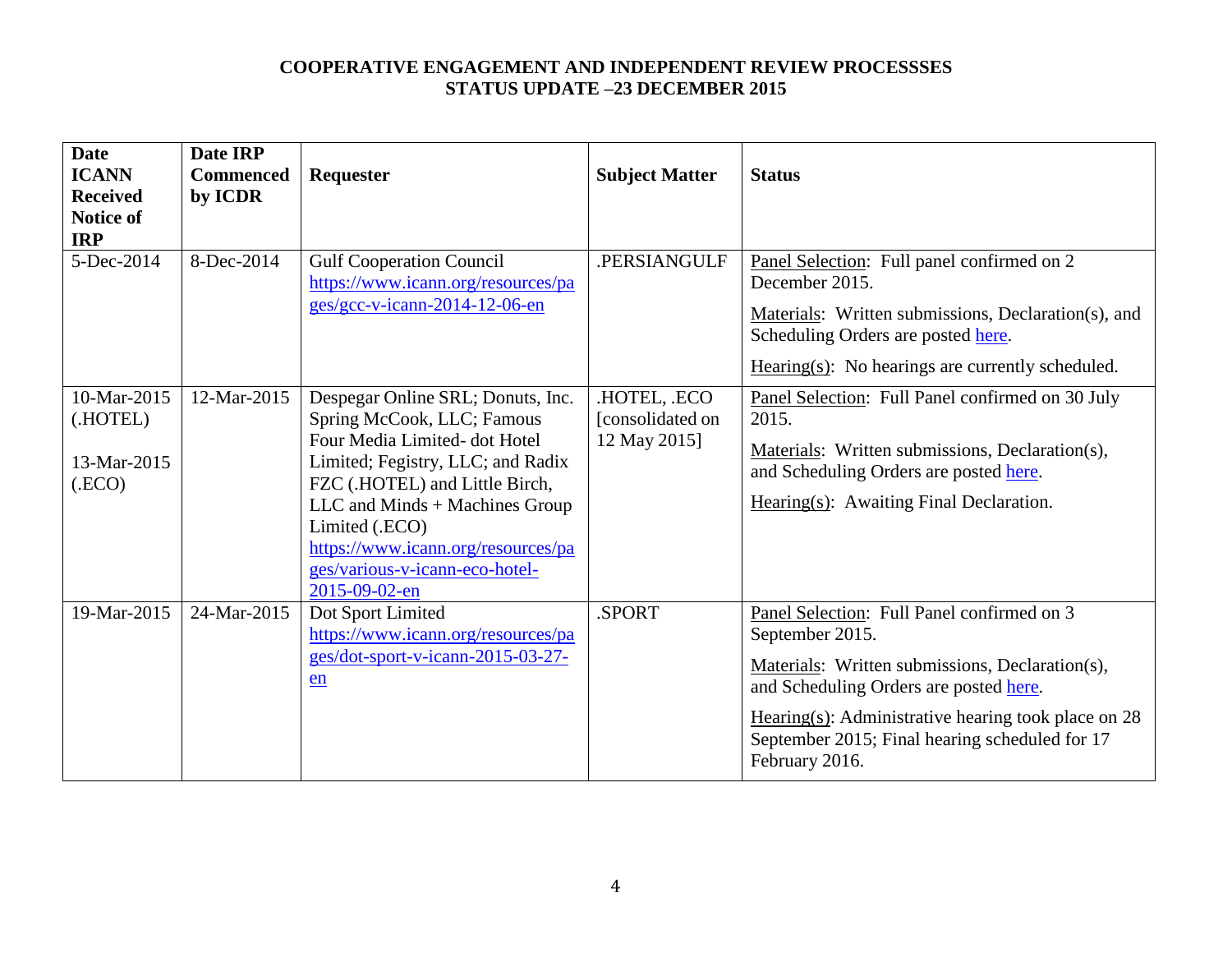| <b>Date</b><br><b>ICANN</b><br><b>Received</b><br><b>Notice of</b><br><b>IRP</b> | Date IRP<br><b>Commenced</b><br>by ICDR | Requester                                                                                                                                        | <b>Subject Matter</b> | <b>Status</b>                                                                                                                                                                                                                                                                                       |
|----------------------------------------------------------------------------------|-----------------------------------------|--------------------------------------------------------------------------------------------------------------------------------------------------|-----------------------|-----------------------------------------------------------------------------------------------------------------------------------------------------------------------------------------------------------------------------------------------------------------------------------------------------|
| 24-Mar-2015                                                                      | 7-Apr-2015                              | Corn Lake, LLC<br>https://www.icann.org/resources/pa<br>ges/corn-lake-v-icann-2015-04-07-<br>en                                                  | <b>CHARITY</b>        | Panel Selection: Full Panel confirmed on 17<br>September 2015.<br>Materials: Written submissions, Declaration(s),<br>and Scheduling Orders are posted here.<br>Hearing(s): Preliminary hearing took place on $3$<br>November 2015; Final hearing scheduled for 8<br>February 2016.                  |
| 30-Sep-2015                                                                      | 5-Oct-2015                              | Afilias Limited, BRS Media, Inc.,<br>Tin Dale, LLC<br>https://www.icann.org/resources/pa<br>ges/afilias-brs-tin-llc-v-icann-2015-<br>$10-12$ -en | .RADIO                | Panel Selection: IRP filed on 5 October 2015; no<br>Panelists have been selected.<br>Materials: Written submissions, Declaration(s),<br>and Scheduling Orders are posted here.<br>$Hearing(s): No hearings are currently scheduled.$                                                                |
| 22-Oct-2015                                                                      |                                         | dotgay LLC                                                                                                                                       | .GAY                  | Panel Selection: IRP has not commenced; notice of<br>IRP commencement has not been issued by ICDR.<br>Materials: IRP has not commenced; notice of IRP<br>commencement has not been issued by ICDR.<br>Hearing(s): IRP has not commenced; notice of IRP<br>commencement has not been issued by ICDR. |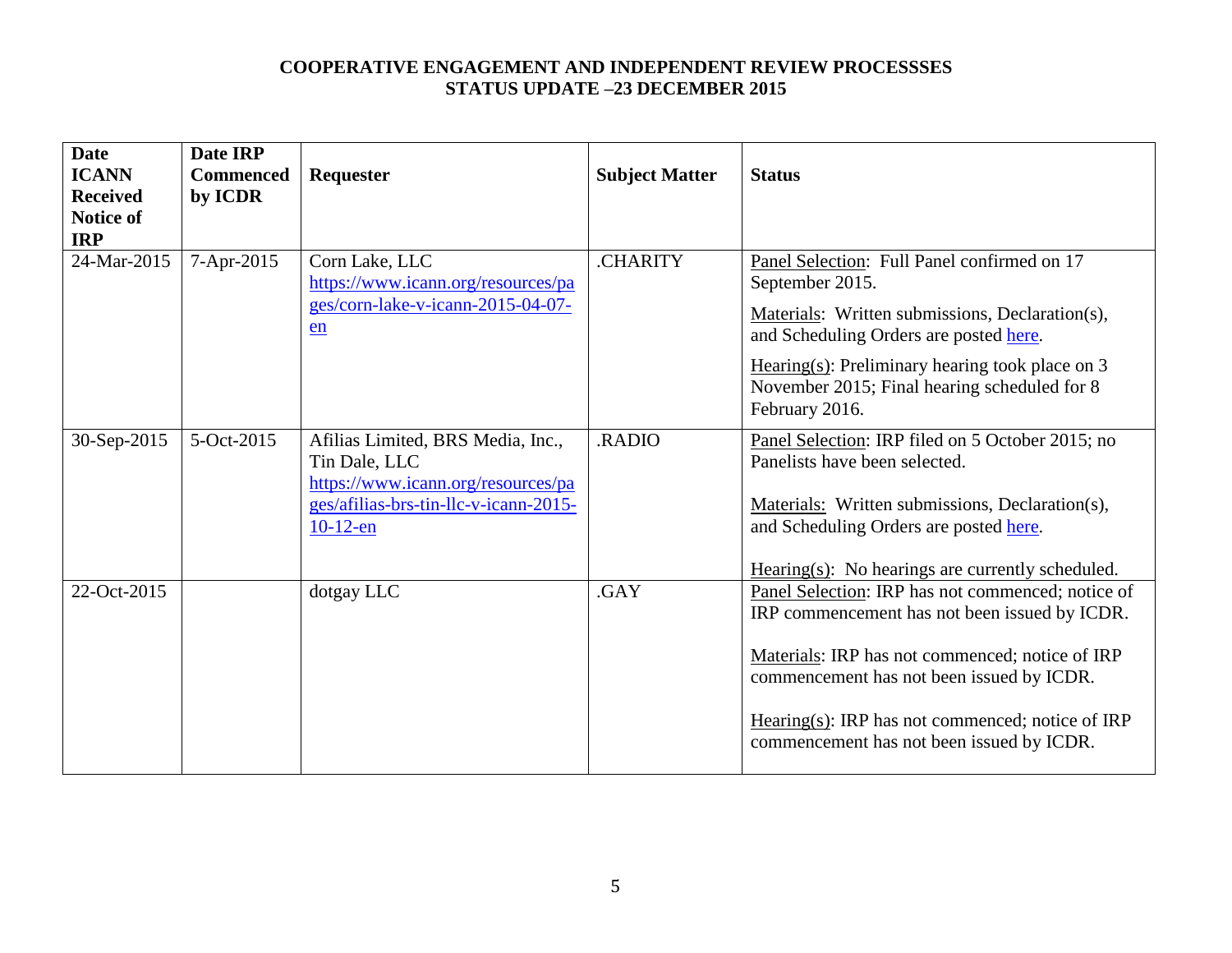| <b>Date</b><br><b>ICANN</b><br><b>Received</b><br>Notice of<br><b>IRP</b> | Date IRP<br><b>Commenced</b><br>by ICDR | Requester                                                                                                                              | <b>Subject Matter</b>        | <b>Status</b>                                                                                                                                                                                                                        |
|---------------------------------------------------------------------------|-----------------------------------------|----------------------------------------------------------------------------------------------------------------------------------------|------------------------------|--------------------------------------------------------------------------------------------------------------------------------------------------------------------------------------------------------------------------------------|
| 15-Dec-2015                                                               | 16-Dec-2015                             | Asia Green IT Systems Bilgisayar<br>San. ve Tic. Ltd. Sti.<br>https://www.icann.org/resources/pa<br>ges/irp-agit-v-icann-2015-12-23-en | <b>ISLAM</b><br><b>HALAL</b> | Panel Selection: IRP filed on 16 December 2015; no<br>Panelists have been selected.<br>Materials: Written submissions, Declaration(s),<br>and Scheduling Orders are posted here.<br>Hearing(s): No hearings are currently scheduled. |